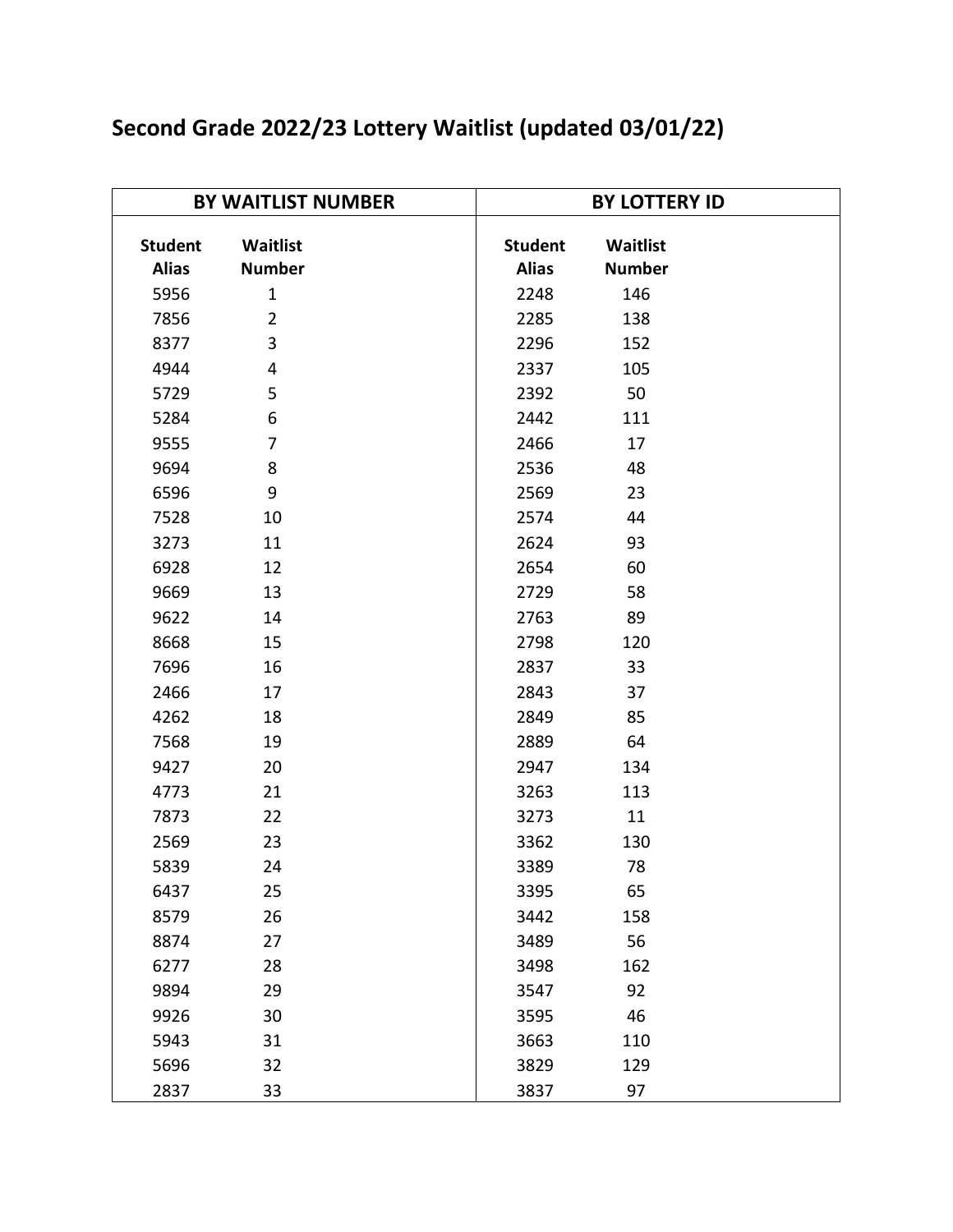| 7582 | 34 | 3849 | 99             |  |
|------|----|------|----------------|--|
| 3972 | 35 | 3854 | 91             |  |
| 8498 | 36 | 3972 | 35             |  |
| 2843 | 37 | 4235 | 149            |  |
| 5553 | 38 | 4262 | 18             |  |
| 4558 | 39 | 4297 | 143            |  |
| 7322 | 40 | 4369 | 144            |  |
| 8656 | 41 | 4558 | 39             |  |
| 5296 | 42 | 4762 | 112            |  |
| 5952 | 43 | 4773 | 21             |  |
| 2574 | 44 | 4788 | 80             |  |
| 8673 | 45 | 4893 | 124            |  |
| 3595 | 46 | 4944 | $\overline{4}$ |  |
| 9757 | 47 | 5248 | 49             |  |
| 2536 | 48 | 5255 | 131            |  |
| 5248 | 49 | 5284 | 6              |  |
| 2392 | 50 | 5296 | 42             |  |
| 8565 | 51 | 5368 | 101            |  |
| 8378 | 52 | 5374 | 68             |  |
| 9468 | 53 | 5439 | 100            |  |
| 7932 | 54 | 5463 | 154            |  |
| 8655 | 55 | 5497 | 127            |  |
| 3489 | 56 | 5553 | 38             |  |
| 7473 | 57 | 5554 | 79             |  |
| 2729 | 58 | 5577 | 126            |  |
| 6674 | 59 | 5669 | 159            |  |
| 2654 | 60 | 5696 | 32             |  |
| 9946 | 61 | 5729 | 5              |  |
| 9524 | 62 | 5754 | 109            |  |
| 8678 | 63 | 5793 | 69             |  |
| 2889 | 64 | 5839 | 24             |  |
| 3395 | 65 | 5923 | 118            |  |
| 9685 | 66 | 5943 | 31             |  |
| 7987 | 67 | 5952 | 43             |  |
| 5374 | 68 | 5956 | $\mathbf{1}$   |  |
| 5793 | 69 | 6257 | 84             |  |
| 7928 | 70 | 6277 | 28             |  |
| 6832 | 71 | 6339 | 86             |  |
| 9352 | 72 | 6369 | 108            |  |
| 8893 | 73 | 6429 | 137            |  |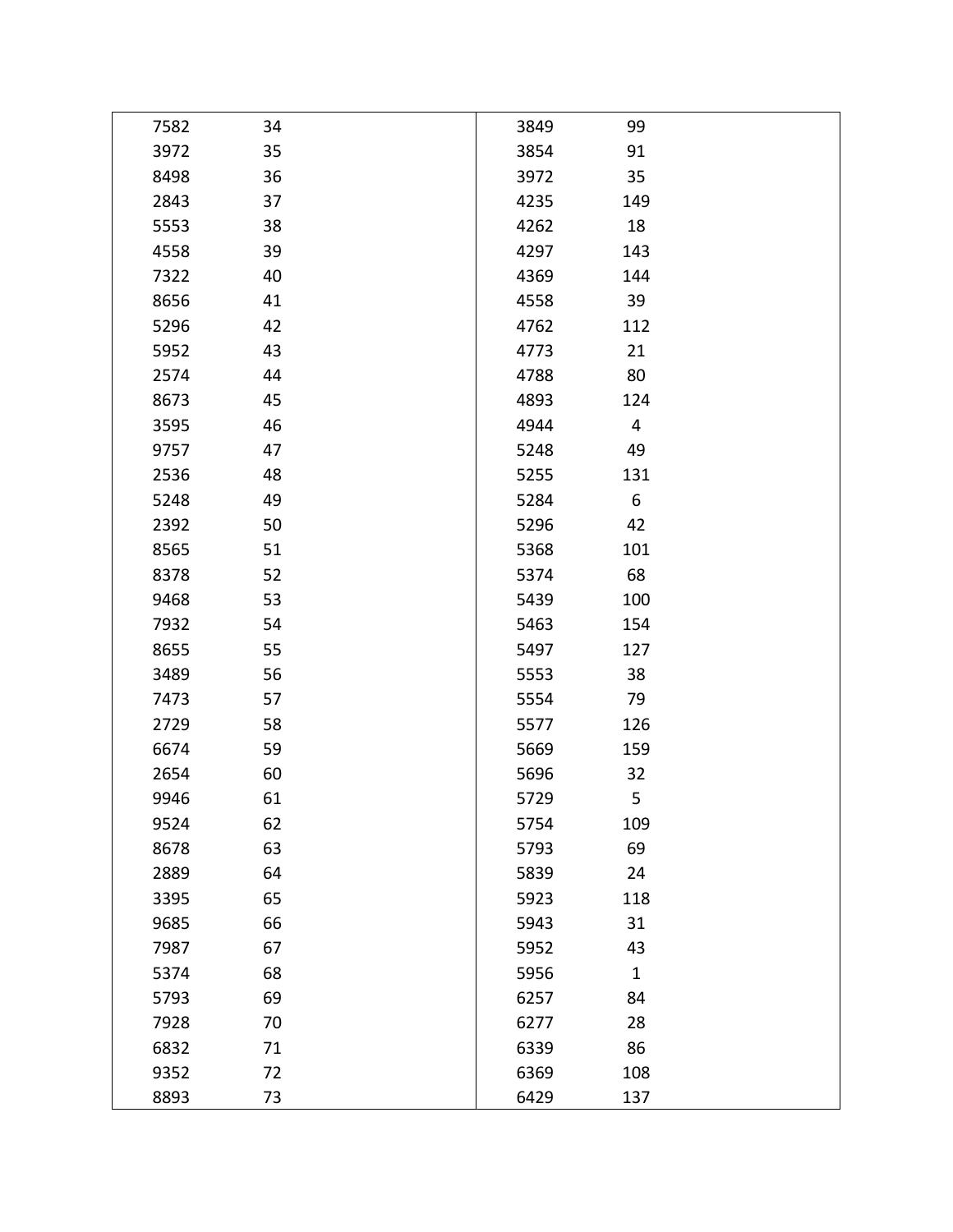| 9568 | 74  | 6437 | 25             |  |
|------|-----|------|----------------|--|
| 9745 | 75  | 6578 | 90             |  |
| 6654 | 76  | 6596 | 9              |  |
| 9855 | 77  | 6627 | 139            |  |
| 3389 | 78  | 6642 | 121            |  |
| 5554 | 79  | 6654 | 76             |  |
| 4788 | 80  | 6672 | 141            |  |
| 7764 | 81  | 6674 | 59             |  |
| 6868 | 82  | 6832 | 71             |  |
| 7597 | 83  | 6854 | 117            |  |
| 6257 | 84  | 6868 | 82             |  |
| 2849 | 85  | 6869 | 155            |  |
| 6339 | 86  | 6927 | 95             |  |
| 7678 | 87  | 6928 | 12             |  |
| 7432 | 88  | 7224 | 114            |  |
| 2763 | 89  | 7322 | 40             |  |
| 6578 | 90  | 7363 | 135            |  |
| 3854 | 91  | 7432 | 88             |  |
| 3547 | 92  | 7433 | 150            |  |
| 2624 | 93  | 7473 | 57             |  |
| 8994 | 94  | 7487 | 136            |  |
| 6927 | 95  | 7528 | 10             |  |
| 9798 | 96  | 7568 | 19             |  |
| 3837 | 97  | 7582 | 34             |  |
| 9538 | 98  | 7597 | 83             |  |
| 3849 | 99  | 7622 | 153            |  |
| 5439 | 100 | 7678 | 87             |  |
| 5368 | 101 | 7684 | 116            |  |
| 8773 | 102 | 7696 | 16             |  |
| 8693 | 103 | 7698 | 125            |  |
| 7964 | 104 | 7764 | 81             |  |
| 2337 | 105 | 7769 | 115            |  |
| 7957 | 106 | 7856 | $\overline{2}$ |  |
| 9924 | 107 | 7873 | 22             |  |
| 6369 | 108 | 7928 | 70             |  |
| 5754 | 109 | 7932 | 54             |  |
| 3663 | 110 | 7957 | 106            |  |
| 2442 | 111 | 7964 | 104            |  |
| 4762 | 112 | 7987 | 67             |  |
| 3263 | 113 | 8347 | 142            |  |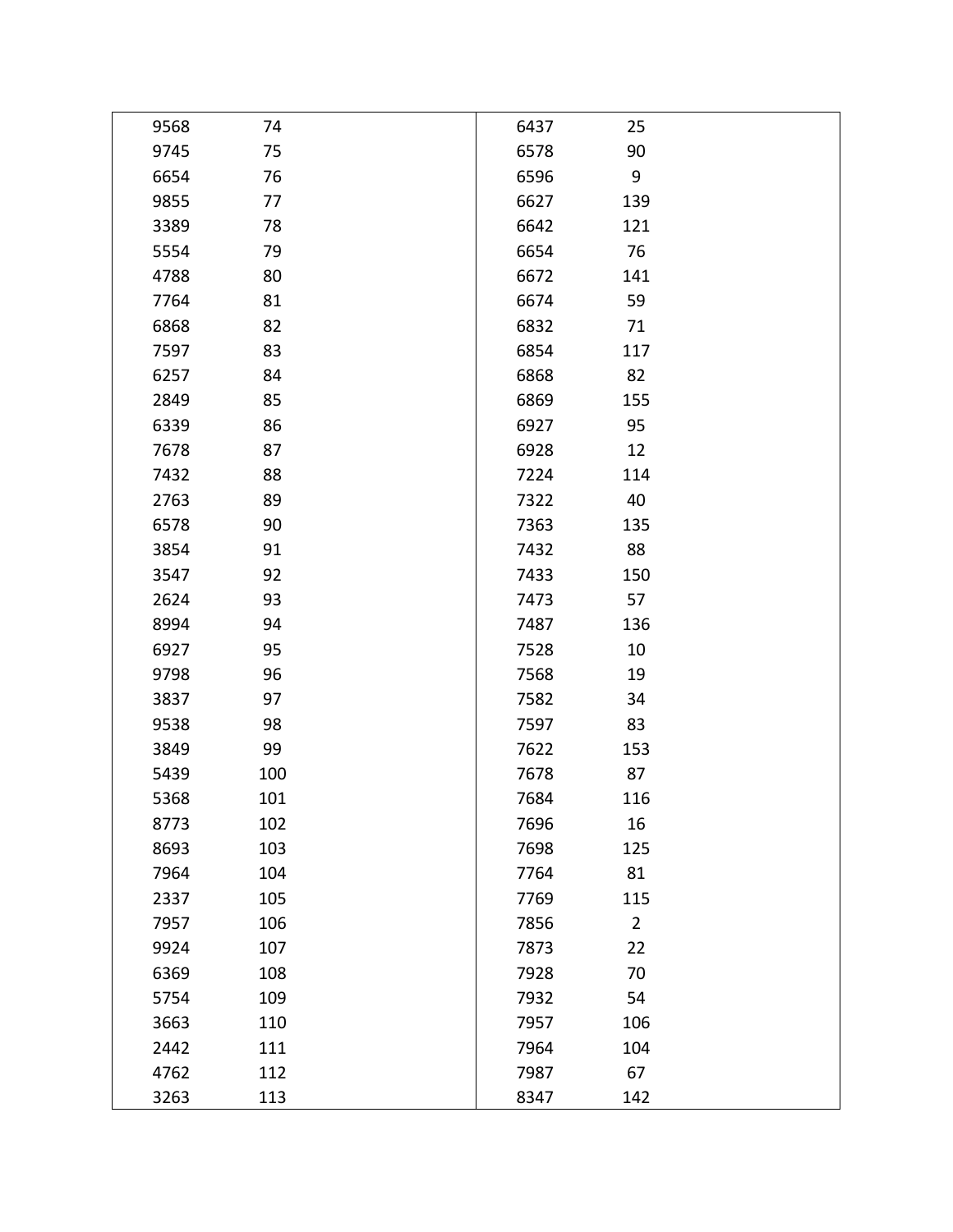| 7224 | 114 | 8377 | 3              |  |
|------|-----|------|----------------|--|
| 7769 | 115 | 8378 | 52             |  |
| 7684 | 116 | 8498 | 36             |  |
| 6854 | 117 | 8565 | 51             |  |
| 5923 | 118 | 8579 | 26             |  |
| 9927 | 119 | 8597 | 122            |  |
| 2798 | 120 | 8655 | 55             |  |
| 6642 | 121 | 8656 | 41             |  |
| 8597 | 122 | 8668 | 15             |  |
| 9387 | 123 | 8673 | 45             |  |
| 4893 | 124 | 8678 | 63             |  |
| 7698 | 125 | 8693 | 103            |  |
| 5577 | 126 | 8722 | 145            |  |
| 5497 | 127 | 8745 | 140            |  |
| 9465 | 128 | 8773 | 102            |  |
| 3829 | 129 | 8869 | 163            |  |
| 3362 | 130 | 8874 | 27             |  |
| 5255 | 131 | 8893 | 73             |  |
| 9972 | 132 | 8964 | 156            |  |
| 9874 | 133 | 8994 | 94             |  |
| 2947 | 134 | 9342 | 148            |  |
| 7363 | 135 | 9352 | 72             |  |
| 7487 | 136 | 9365 | 160            |  |
| 6429 | 137 | 9387 | 123            |  |
| 2285 | 138 | 9427 | 20             |  |
| 6627 | 139 | 9465 | 128            |  |
| 8745 | 140 | 9466 | 147            |  |
| 6672 | 141 | 9468 | 53             |  |
| 8347 | 142 | 9469 | 161            |  |
| 4297 | 143 | 9524 | 62             |  |
| 4369 | 144 | 9538 | 98             |  |
| 8722 | 145 | 9555 | $\overline{7}$ |  |
| 2248 | 146 | 9568 | 74             |  |
| 9466 | 147 | 9594 | 157            |  |
| 9342 | 148 | 9622 | 14             |  |
| 4235 | 149 | 9669 | 13             |  |
| 7433 | 150 | 9685 | 66             |  |
| 9899 | 151 | 9694 | 8              |  |
| 2296 | 152 | 9745 | 75             |  |
| 7622 | 153 | 9757 | 47             |  |